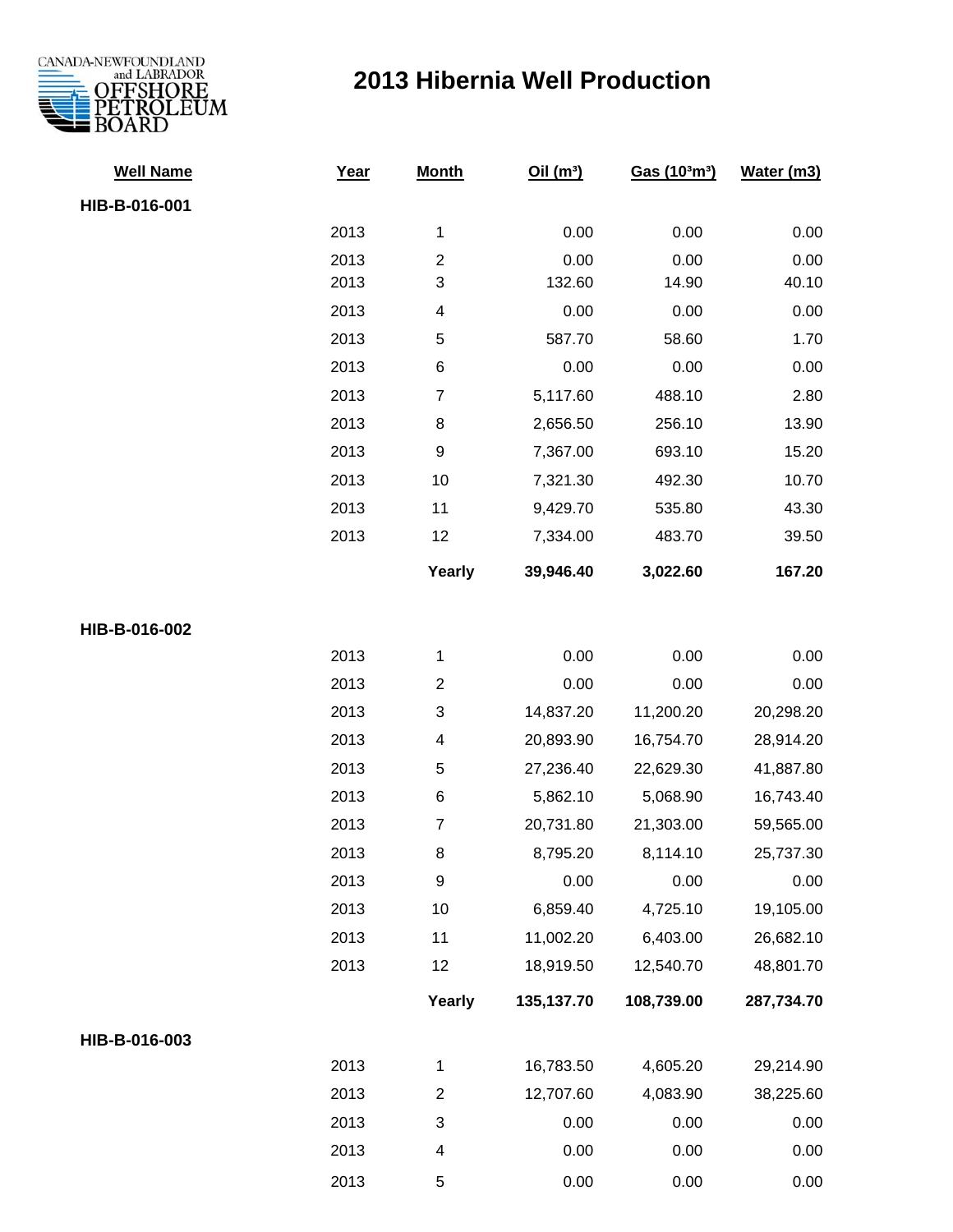|                 | 2013         | $\,6$                     | 0.00                   | 0.00                   | 0.00           |
|-----------------|--------------|---------------------------|------------------------|------------------------|----------------|
|                 | 2013         | $\overline{7}$            | 0.00                   | 0.00                   | 0.00           |
|                 | 2013         | 8                         | 0.00                   | 0.00                   | 0.00           |
|                 | 2013         | 9                         | 0.00                   | 0.00                   | 0.00           |
|                 | 2013         | 10                        | 0.00                   | 0.00                   | 0.00           |
|                 | 2013         | 11                        | 0.00                   | 0.00                   | 0.00           |
|                 | 2013         | 12                        | 0.00                   | 0.00                   | 0.00           |
|                 |              | Yearly                    | 29,491.10              | 8,689.10               | 67,440.50      |
| HIB-B-016-004-Z |              |                           |                        |                        |                |
|                 | 2013         | 1                         | 30,028.20              | 6,302.30               | 69,846.80      |
|                 | 2013         | $\overline{\mathbf{c}}$   | 8,672.80               | 2,074.60               | 34,494.40      |
|                 | 2013         | $\ensuremath{\mathsf{3}}$ | 8,729.90               | 2,011.40               | 34,305.70      |
|                 | 2013         | 4                         | 3,603.90               | 768.40                 | 12,266.30      |
|                 | 2013         | 5                         | 3,490.80               | 840.60                 | 12,848.40      |
|                 | 2013         | $\,6$                     | 0.00                   | 0.00                   | 0.00           |
|                 | 2013         | $\boldsymbol{7}$          | 1,286.40               | 318.10                 | 6,416.90       |
|                 | 2013         | 8                         | 845.90                 | 214.70                 | 4,564.00       |
|                 | 2013         | $\boldsymbol{9}$          | 4,008.30               | 942.50                 | 22,323.70      |
|                 | 2013         | 10                        | 1,765.90               | 425.50                 | 9,903.30       |
|                 | 2013         | 11                        | 0.00                   | 0.00                   | 0.00           |
|                 | 2013         | 12                        | 0.00                   | 0.00                   | 0.00           |
|                 |              | Yearly                    | 62,432.10              | 13,898.10              | 206,969.50     |
| HIB-B-016-005-Z |              |                           |                        |                        |                |
|                 |              |                           |                        |                        |                |
|                 | 2013         | 1                         | 23,785.10              | 4,369.60               | 51,951.50      |
|                 | 2013         | $\overline{2}$            | 27,857.70              | 5,166.20               | 42,749.70      |
|                 | 2013         | $\sqrt{3}$                | 28,952.90              | 5,352.40               | 62,738.10      |
|                 | 2013         | 4                         | 34,631.30              | 6,258.90               | 52,266.90      |
|                 | 2013         | 5                         | 32,976.50              | 6,261.10               | 59,364.50      |
|                 | 2013         | 6                         | 22,170.40              | 3,752.40               | 39,396.40      |
|                 | 2013         | $\overline{7}$            | 31,502.60              | 5,881.10               | 52,953.00      |
|                 | 2013         | 8                         | 21,848.30              | 4,375.20               | 44,639.80      |
|                 | 2013         | 9                         | 21,221.70              | 4,114.80               | 39,464.00      |
|                 | 2013         | 10                        | 34,219.80              | 6,611.30               | 41,709.70      |
|                 | 2013         | 11                        | 35,868.00              | 7,214.20               | 54,343.40      |
|                 | 2013         | 12                        | 22,244.90              | 4,944.00               | 51,324.00      |
|                 |              | Yearly                    | 337,279.20             | 64,301.20              | 592,901.00     |
| HIB-B-016-008   |              |                           |                        |                        |                |
|                 | 2013         | 1                         | 15,787.80              | 13,535.60              | 39.40          |
|                 | 2013<br>2013 | $\mathbf{2}$<br>3         | 13,410.80<br>11,541.80 | 11,843.80<br>11,587.50 | 34.00<br>36.60 |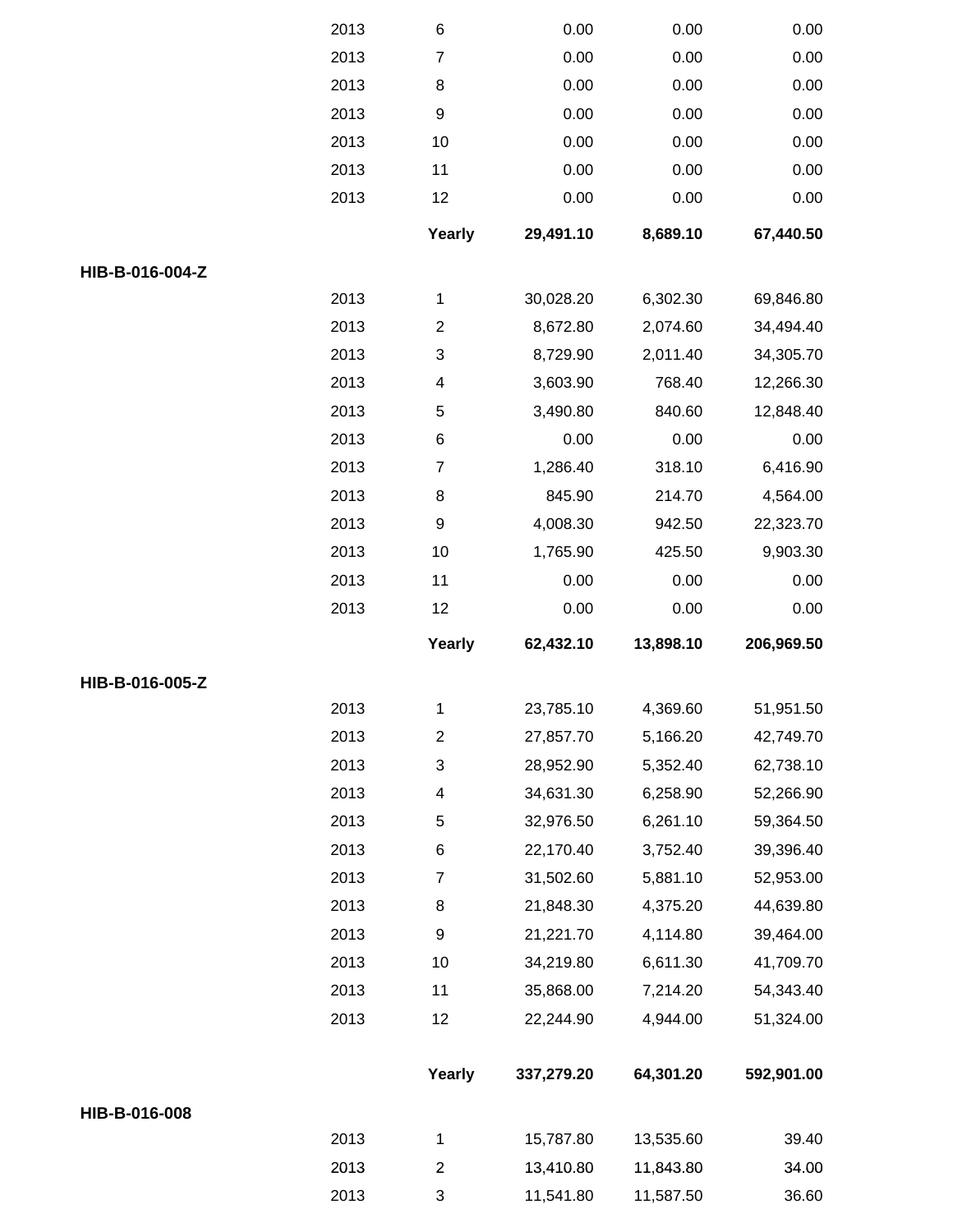|                 | 2013 | 4                | 19,460.60  | 22,160.50  | 80.60     |
|-----------------|------|------------------|------------|------------|-----------|
|                 | 2013 | 5                | 20,574.20  | 21,118.40  | 99.10     |
|                 | 2013 | 6                | 9,411.60   | 9,028.50   | 57.70     |
|                 | 2013 | $\boldsymbol{7}$ | 20,792.70  | 21,554.10  | 56.60     |
|                 | 2013 | 8                | 21,422.10  | 23,374.20  | 70.70     |
|                 | 2013 | 9                | 22,363.00  | 21,922.80  | 81.70     |
|                 | 2013 | 10               | 14,099.50  | 13,441.00  | 35.00     |
|                 | 2013 | 11               | 2,783.90   | 2,606.70   | 5.40      |
|                 | 2013 | 12               | 0.00       | 0.00       | 0.00      |
|                 |      | Yearly           | 171,648.00 | 172,173.10 | 596.80    |
| HIB-B-016-010-Y |      |                  |            |            |           |
|                 | 2013 | $\overline{2}$   | 8,285.50   | 1,987.50   | 0.00      |
|                 | 2013 | 3                | 21,288.90  | 5,217.00   | 135.20    |
|                 | 2013 | 4                | 23,862.20  | 6,325.00   | 167.20    |
|                 | 2013 | 5                | 50,726.50  | 11,735.30  | 167.30    |
|                 | 2013 | 6                | 38,003.90  | 8,364.50   | 269.40    |
|                 | 2013 | $\boldsymbol{7}$ | 57,292.20  | 14,957.00  | 880.30    |
|                 | 2013 | 8                | 51,483.30  | 12,478.60  | 1,178.40  |
|                 | 2013 | 9                | 51,872.40  | 11,676.50  | 915.80    |
|                 | 2013 | 10               | 48,864.50  | 11,350.50  | 1,666.30  |
|                 | 2013 | 11               | 51,864.10  | 11,680.20  | 2,396.20  |
|                 | 2013 | 12               | 42,935.60  | 10,411.00  | 2,995.80  |
|                 |      | Yearly           | 446,479.10 | 106,183.10 | 10,771.90 |
| HIB-B-016-011   |      |                  |            |            |           |
|                 | 2013 | $\mathbf{1}$     | 16,951.60  | 11,982.90  | 2,329.70  |
|                 | 2013 | $\mathbf{2}$     | 16,211.50  | 13,165.80  | 2,053.70  |
|                 | 2013 | 3                | 9,573.50   | 8,319.50   | 1,325.00  |
|                 | 2013 | 4                | 0.00       | 0.00       | 0.00      |
|                 | 2013 | 5                | 0.00       | 0.00       | 0.00      |
|                 | 2013 | 6                | 0.00       | 0.00       | 0.00      |
|                 | 2013 | $\boldsymbol{7}$ | 0.00       | 0.00       | 0.00      |
|                 | 2013 | 8                | 0.00       | 0.00       | 0.00      |
|                 | 2013 | $\boldsymbol{9}$ | 0.00       | 0.00       | 0.00      |
|                 | 2013 | 10               | 16,789.40  | 13,255.50  | 1,747.50  |
|                 | 2013 | 11               | 16,843.10  | 10,296.30  | 730.10    |
|                 | 2013 | 12               | 14,823.20  | 11,029.60  | 1,024.10  |
|                 |      | Yearly           | 91,192.30  | 68,049.60  | 9,210.10  |
| HIB-B-016-013-Z |      |                  |            |            |           |
|                 | 2013 | $\mathbf{1}$     | 63,198.00  | 11,349.90  | 7,176.60  |
|                 |      |                  |            |            |           |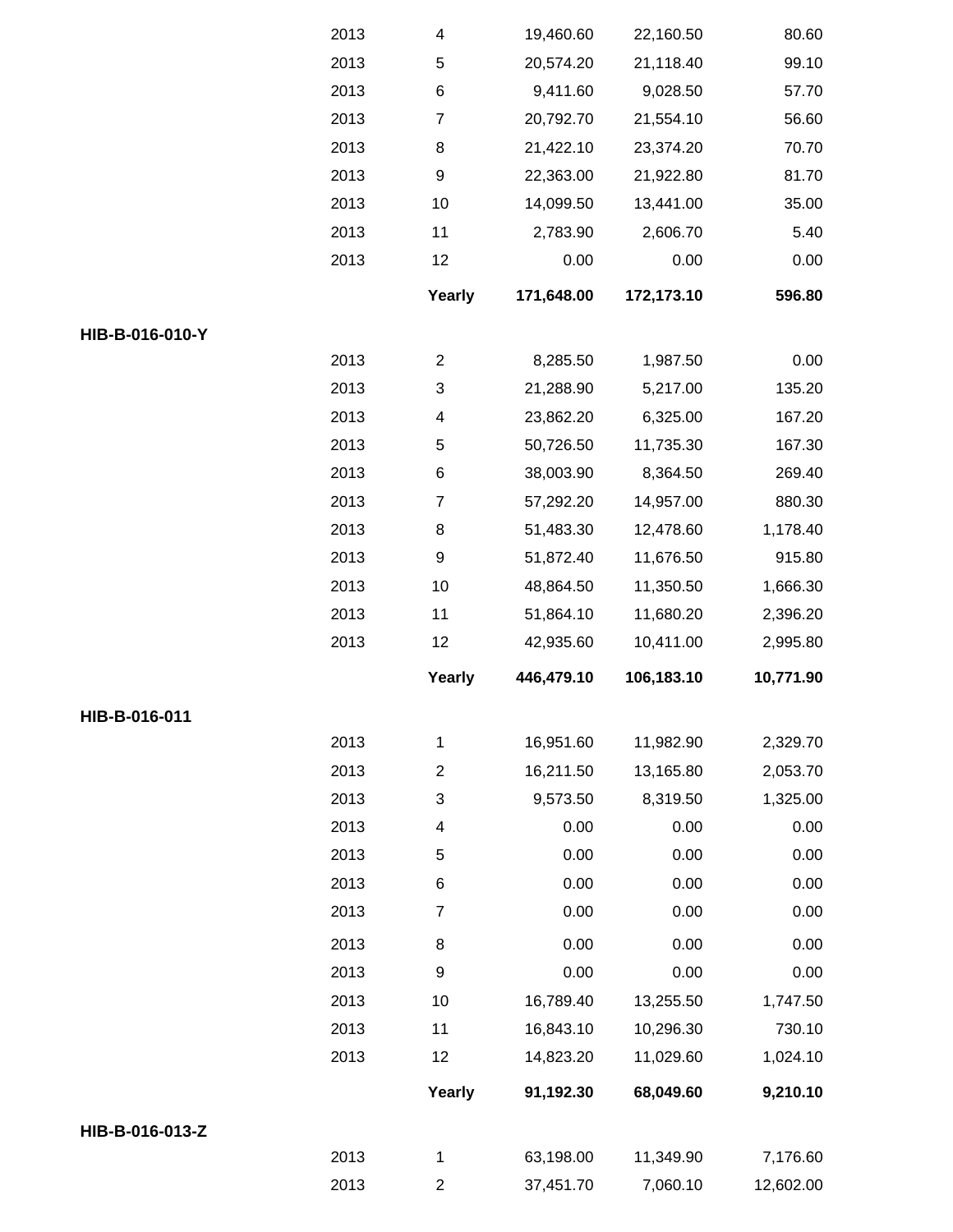|                 | 2013 | $\sqrt{3}$                | 56,004.00  | 10,864.80 | 27,415.00  |
|-----------------|------|---------------------------|------------|-----------|------------|
|                 | 2013 | $\overline{\mathcal{A}}$  | 48,295.90  | 9,967.60  | 36,259.60  |
|                 | 2013 | 5                         | 40,656.80  | 7,727.30  | 44,814.30  |
|                 | 2013 | $\,6$                     | 18,227.10  | 3,201.90  | 25,502.40  |
|                 | 2013 | $\boldsymbol{7}$          | 39,565.80  | 7,384.30  | 63,143.40  |
|                 | 2013 | 8                         | 40,256.90  | 7,351.60  | 62,909.00  |
|                 | 2013 | $\boldsymbol{9}$          | 33,550.20  | 6,149.40  | 68,431.30  |
|                 | 2013 | 10                        | 28,586.90  | 5,532.90  | 74,760.60  |
|                 | 2013 | 11                        | 18,568.30  | 3,685.10  | 50,378.30  |
|                 | 2013 | 12                        | 18,463.10  | 4,433.00  | 58,084.50  |
|                 |      | Yearly                    | 442,824.70 | 84,707.90 | 531,477.00 |
| HIB-B-016-014   |      |                           |            |           |            |
|                 | 2013 | $\mathbf{1}$              | 0.00       | 0.00      | 0.00       |
|                 | 2013 | $\boldsymbol{2}$          | 0.00       | 0.00      | 0.00       |
|                 | 2013 | $\ensuremath{\mathsf{3}}$ | 0.00       | 0.00      | 0.00       |
|                 | 2013 | 4                         | 0.00       | 0.00      | 0.00       |
|                 | 2013 | 5                         | 0.00       | 0.00      | 0.00       |
|                 | 2013 | $\,6$                     | 0.00       | 0.00      | 0.00       |
|                 |      | Yearly                    | 0.00       | 0.00      | 0.00       |
| HIB-B-016-014-Y |      |                           |            |           |            |
|                 | 2013 | $\overline{7}$            | 0.00       | 0.00      | 0.00       |
|                 | 2013 | 8                         | 0.00       | 0.00      | 0.00       |
|                 | 2013 | $\boldsymbol{9}$          | 0.00       | 0.00      | 0.00       |
|                 | 2013 | 10                        | 5,236.20   | 1,078.60  | 2.10       |
|                 | 2013 | 11                        | 34,337.10  | 6,267.60  | 13.10      |
|                 | 2013 | 12                        | 32,411.00  | 6,315.60  | 102.70     |
|                 |      | Yearly                    | 71,984.30  | 13,661.80 | 117.90     |
| HIB-B-016-017   |      |                           |            |           |            |
|                 | 2013 | $\mathbf 1$               | 1,645.60   | 1,438.40  | 45,134.50  |
|                 | 2013 | $\mathbf{2}$              | 1,136.60   | 624.80    | 29,597.40  |
|                 | 2013 | $\sqrt{3}$                | 0.00       | 0.00      | 0.00       |
|                 | 2013 | 4                         | 5,643.40   | 1,488.20  | 14,896.40  |
|                 | 2013 | 5                         | 9,003.20   | 2,216.80  | 25,280.10  |
|                 | 2013 | 6                         | 7,855.20   | 1,794.40  | 32,186.70  |
|                 | 2013 | $\overline{7}$            | 12,020.80  | 2,923.00  | 57,272.90  |
|                 | 2013 | 8                         | 10,510.50  | 2,621.00  | 60,662.70  |
|                 | 2013 | $\boldsymbol{9}$          | 7,612.40   | 1,835.40  | 62,162.30  |
|                 | 2013 | 10                        | 3,221.60   | 796.50    | 46,743.00  |
|                 | 2013 | 11                        | 2,236.40   | 1,466.00  | 65,086.30  |
|                 | 2013 | 12                        | 0.00       | 0.00      | 0.00       |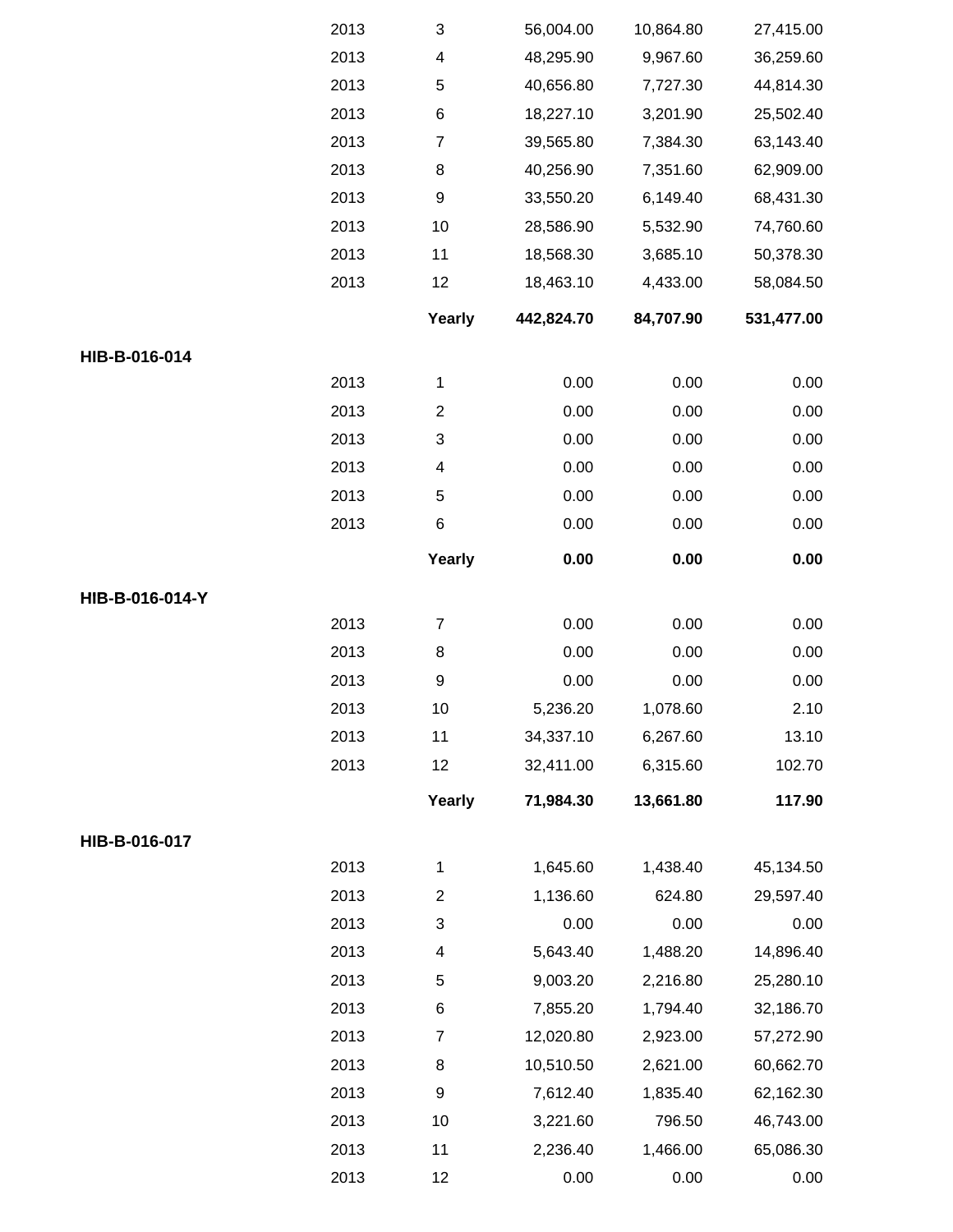|                 |      | Yearly         | 60,885.70  | 17,204.50  | 439,022.30 |
|-----------------|------|----------------|------------|------------|------------|
| HIB-B-016-018   |      |                |            |            |            |
|                 | 2013 | $\mathbf{1}$   | 30,388.60  | 38,942.20  | 311.70     |
|                 | 2013 | $\overline{2}$ | 28,030.70  | 35,330.70  | 377.90     |
|                 | 2013 | $\sqrt{3}$     | 28,064.90  | 32,147.20  | 991.20     |
|                 | 2013 | 4              | 26,869.90  | 32,651.10  | 2,070.10   |
|                 | 2013 | 5              | 27,059.20  | 32,179.20  | 822.30     |
|                 | 2013 | 6              | 10,743.60  | 12,241.70  | 307.30     |
|                 | 2013 | $\overline{7}$ | 15,128.80  | 13,325.00  | 87.20      |
|                 | 2013 | 8              | 14,782.90  | 14,574.90  | 265.10     |
|                 | 2013 | 9              | 15,115.70  | 18,054.80  | 1,448.60   |
|                 | 2013 | 10             | 11,969.80  | 14,380.90  | 1,121.80   |
|                 | 2013 | 11             | 11,416.80  | 11,041.40  | 231.30     |
|                 | 2013 | 12             | 5,110.70   | 5,144.30   | 17.20      |
|                 |      | Yearly         | 224,681.60 | 260,013.40 | 8,051.70   |
| HIB-B-016-019-Z |      |                |            |            |            |
|                 | 2013 | $\mathbf 1$    | 13,327.70  | 1,135.50   | 6,116.90   |
|                 | 2013 | $\overline{2}$ | 12,244.30  | 1,091.00   | 7,243.60   |
|                 | 2013 | $\sqrt{3}$     | 12,937.40  | 1,151.90   | 8,575.80   |
|                 | 2013 | 4              | 9,998.30   | 919.50     | 6,072.50   |
|                 | 2013 | 5              | 13,792.10  | 1,196.40   | 9,030.70   |
|                 | 2013 | $\,6$          | 10,074.80  | 800.10     | 6,945.10   |
|                 | 2013 | $\overline{7}$ | 13,703.30  | 1,168.60   | 8,594.40   |
|                 | 2013 | 8              | 10,962.90  | 995.90     | 7,818.10   |
|                 | 2013 | 9              | 13,285.50  | 1,119.00   | 9,347.40   |
|                 | 2013 | 10             | 14,305.30  | 1,226.00   | 9,202.00   |
|                 | 2013 | 11             | 14,243.10  | 1,103.80   | 7,600.50   |
|                 | 2013 | 12             | 11,845.20  | 1,014.20   | 8,175.10   |
|                 |      | Yearly         | 150,719.90 | 12,921.90  | 94,722.10  |
| HIB-B-016-022-Z |      |                |            |            |            |
|                 | 2013 | $\mathbf{1}$   | 31,549.10  | 7,530.90   | 107.50     |
|                 | 2013 | $\overline{2}$ | 34,453.60  | 8,427.60   | 25.90      |
|                 | 2013 | 3              | 34,703.80  | 8,597.50   | 8.10       |
|                 | 2013 | 4              | 34,113.00  | 8,808.60   | 58.20      |
|                 | 2013 | 5              | 33,882.30  | 8,160.70   | 98.20      |
|                 | 2013 | 6              | 26,409.70  | 5,992.30   | 25.60      |
|                 | 2013 | $\overline{7}$ | 32,657.30  | 7,915.10   | 67.10      |
|                 | 2013 | 8              | 30,780.40  | 7,124.90   | 72.80      |
|                 | 2013 | 9              | 29,508.90  | 6,644.80   | 90.10      |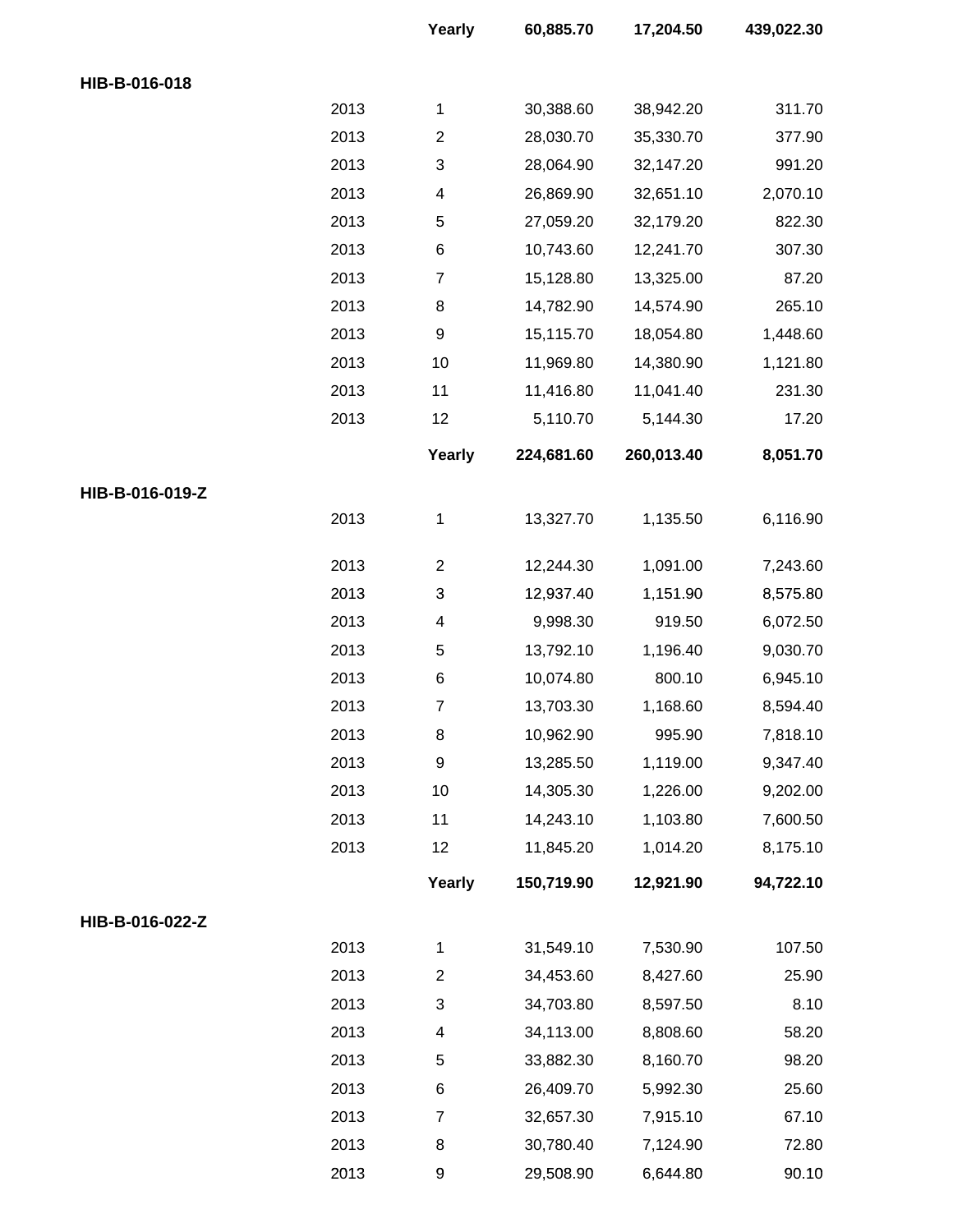|                 | 2013 | 10                       | 27,328.80  | 6,302.80  | 15.40     |
|-----------------|------|--------------------------|------------|-----------|-----------|
|                 | 2013 | 11                       | 32,198.10  | 7,397.60  | 2.00      |
|                 | 2013 | 12                       | 26,871.50  | 6,413.60  | 47.40     |
|                 |      | Yearly                   | 374,456.50 | 89,316.40 | 618.30    |
| HIB-B-016-023   |      |                          |            |           |           |
|                 | 2013 | 1                        | 0.00       | 0.00      | 0.00      |
|                 | 2013 | $\overline{2}$           | 3,892.80   | 332.40    | 39.60     |
|                 | 2013 | $\sqrt{3}$               | 6,485.00   | 572.00    | 180.70    |
|                 | 2013 | 4                        | 7,461.60   | 747.40    | 579.50    |
|                 | 2013 | 5                        | 17,188.20  | 1,708.20  | 1,035.40  |
|                 | 2013 | 6                        | 11,752.60  | 1,079.30  | 1,112.70  |
|                 | 2013 | $\boldsymbol{7}$         | 10,302.50  | 1,037.90  | 1,288.80  |
|                 | 2013 | 8                        | 11,940.60  | 1,265.20  | 2,190.30  |
|                 | 2013 | $\boldsymbol{9}$         | 16,025.10  | 1,672.30  | 2,737.60  |
|                 | 2013 | 10                       | 16,502.90  | 1,782.40  | 3,026.90  |
|                 | 2013 | 11                       | 13,117.10  | 1,402.70  | 3,164.90  |
|                 | 2013 | 12                       | 11,545.70  | 1,403.50  | 7,943.20  |
|                 |      | Yearly                   | 126,214.10 | 13,003.30 | 23,299.60 |
| HIB-B-016-024   |      |                          |            |           |           |
|                 | 2013 | 1                        | 4,394.90   | 715.60    | 19,732.00 |
|                 | 2013 | $\overline{c}$           | 0.00       | 0.00      | 0.00      |
|                 | 2013 | $\sqrt{3}$               | 0.00       | 0.00      | 0.00      |
|                 | 2013 | $\overline{\mathcal{A}}$ | 0.00       | 0.00      | 0.00      |
|                 | 2013 | 5                        | 0.00       | 0.00      | 0.00      |
|                 | 2013 | 6                        | 0.00       | 0.00      | 0.00      |
|                 | 2013 | $\overline{7}$           | 0.00       | 0.00      | 0.00      |
|                 | 2013 | 8                        | 0.00       | 0.00      | 0.00      |
|                 | 2013 | $\boldsymbol{9}$         | 0.00       | 0.00      | 0.00      |
|                 | 2013 | 10                       | 0.00       | 0.00      | 0.00      |
|                 | 2013 | 11                       | 0.00       | 0.00      | 0.00      |
|                 | 2013 | 12                       | 0.00       | 0.00      | 0.00      |
|                 |      | Yearly                   | 4,394.90   | 715.60    | 19,732.00 |
| HIB-B-016-028-Z |      |                          |            |           |           |
|                 | 2013 | $\mathbf{1}$             | 9,912.40   | 10,595.10 | 33.80     |
|                 | 2013 | $\mathbf{2}$             | 2,490.60   | 2,594.20  | 13.70     |
|                 | 2013 | $\sqrt{3}$               | 7,575.80   | 6,961.60  | 32.70     |
|                 | 2013 | 4                        | 11,658.70  | 14,112.70 | 45.40     |
|                 | 2013 | 5                        | 5,300.30   | 5,121.70  | 13.50     |
|                 | 2013 | 6                        | 0.00       | 0.00      | 0.00      |
|                 | 2013 | 7                        | 0.00       | 0.00      | 0.00      |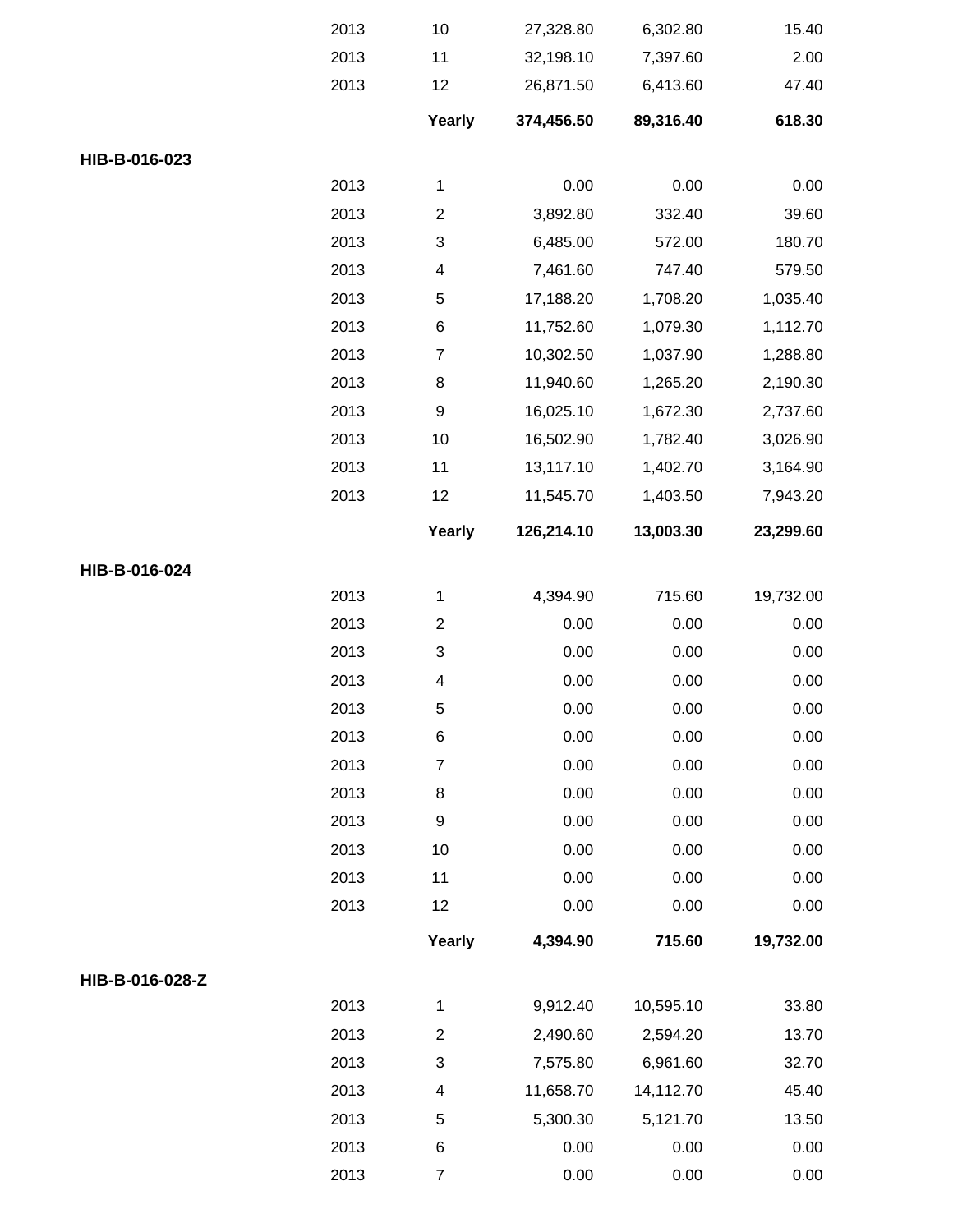|                 | 2013 | 8                       | 0.00       | 0.00       | 0.00      |
|-----------------|------|-------------------------|------------|------------|-----------|
|                 | 2013 | $\boldsymbol{9}$        | 14,940.30  | 10,749.50  | 40.20     |
|                 | 2013 | 10                      | 19,043.10  | 8,724.20   | 49.40     |
|                 | 2013 | 11                      | 17,999.20  | 18,505.50  | 50.80     |
|                 | 2013 | 12                      | 14,853.20  | 17,374.50  | 72.80     |
|                 |      | Yearly                  | 103,773.60 | 94,739.00  | 352.30    |
| HIB-B-016-029   |      |                         |            |            |           |
|                 | 2013 | 1                       | 57,567.40  | 39,316.70  | 304.00    |
|                 | 2013 | $\overline{2}$          | 56,964.90  | 39,860.90  | 604.80    |
|                 | 2013 | 3                       | 56,681.30  | 40,533.20  | 1,008.20  |
|                 | 2013 | $\overline{\mathbf{4}}$ | 57,451.30  | 44,245.60  | 347.20    |
|                 | 2013 | 5                       | 62,445.00  | 46,542.20  | 392.40    |
|                 | 2013 | 6                       | 42,124.50  | 30,374.50  | 245.70    |
|                 | 2013 | $\boldsymbol{7}$        | 67,382.10  | 49,344.30  | 327.80    |
|                 | 2013 | 8                       | 63,197.70  | 50,078.90  | 372.40    |
|                 | 2013 | $\boldsymbol{9}$        | 61,252.00  | 47,267.00  | 460.20    |
|                 | 2013 | 10                      | 58,418.80  | 46,893.90  | 423.10    |
|                 | 2013 | 11                      | 43,467.40  | 36,238.00  | 319.30    |
|                 | 2013 | 12                      | 33,837.30  | 28,341.80  | 174.40    |
|                 |      | Yearly                  | 660,789.70 | 499,037.00 | 4,979.50  |
| HIB-B-016-032-Y |      |                         |            |            |           |
|                 | 2013 | 1                       | 21,373.80  | 2,281.00   | 1,028.30  |
|                 | 2013 | $\mathbf{2}$            | 20,026.90  | 2,063.70   | 2,101.50  |
|                 | 2013 | 3                       | 19,824.60  | 2,154.90   | 3,132.80  |
|                 | 2013 | $\overline{\mathbf{4}}$ | 14,720.00  | 1,741.50   | 4,586.30  |
|                 | 2013 | 5                       | 18,285.80  | 2,070.50   | 7,802.00  |
|                 | 2013 | 6                       | 13,936.80  | 1,368.10   | 4,774.90  |
|                 | 2013 | $\boldsymbol{7}$        | 19,745.00  | 2,066.70   | 6,679.70  |
|                 | 2013 | 8                       | 17,847.40  | 1,940.70   | 7,970.40  |
|                 | 2013 | 9                       | 17,292.00  | 1,781.70   | 9,066.90  |
|                 | 2013 | 10                      | 14,723.00  | 1,578.60   | 7,672.50  |
|                 | 2013 | 11                      | 14,112.50  | 1,418.20   | 7,824.50  |
|                 | 2013 | 12                      | 11,297.80  | 1,190.20   | 6,682.20  |
|                 |      | Yearly                  | 203,185.60 | 21,655.80  | 69,322.00 |
| HIB-B-016-033   |      |                         |            |            |           |
|                 | 2013 | 1                       | 6,841.00   | 1,992.00   | 43,275.20 |
|                 | 2013 | $\mathbf{2}$            | 1,400.90   | 415.60     | 8,855.70  |
|                 | 2013 | 3                       | 4,589.60   | 1,183.60   | 13,744.60 |
|                 | 2013 | 4                       | 0.00       | 0.00       | 0.00      |
|                 | 2013 | 5                       | 0.00       | 0.00       | 0.00      |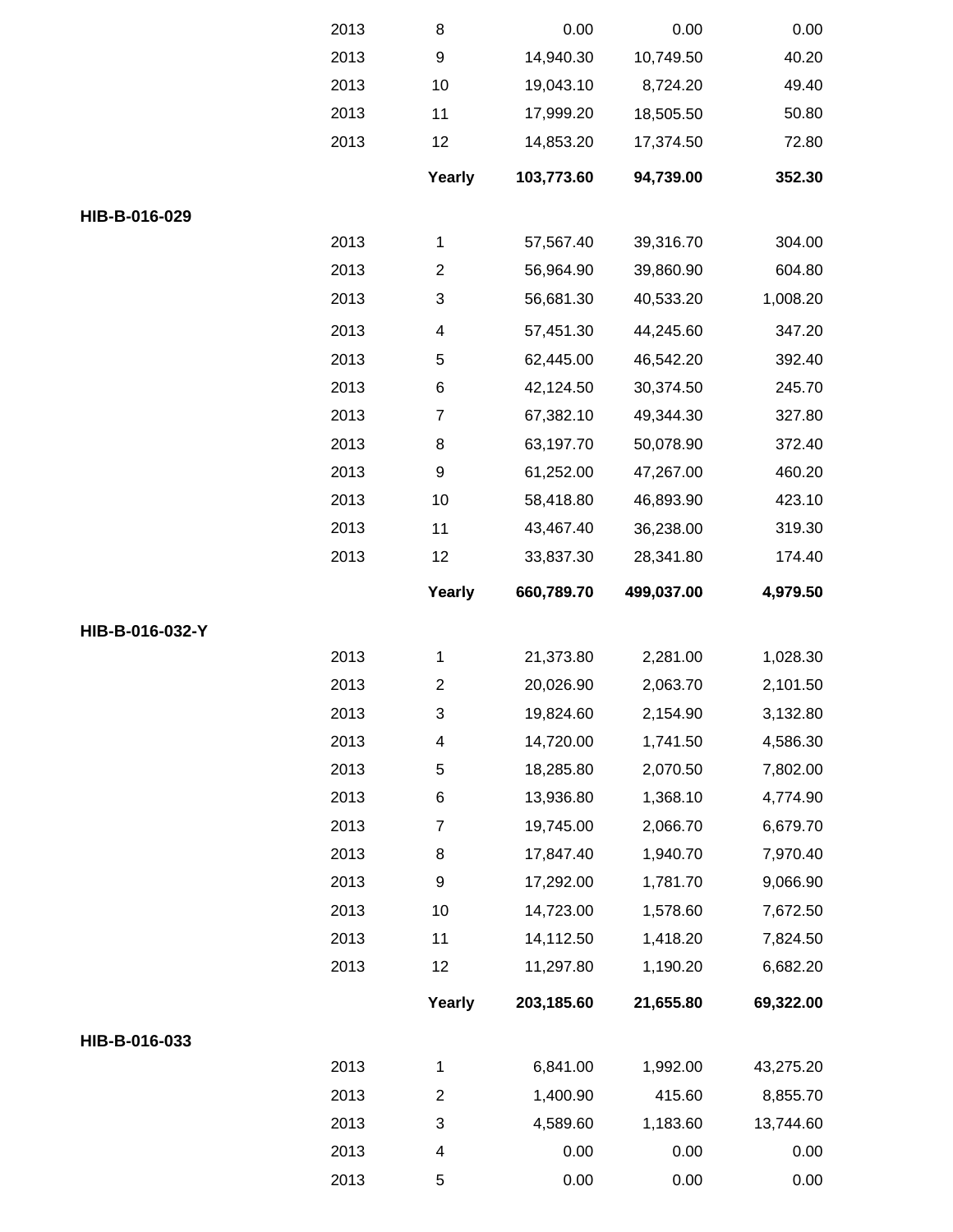|                 | 2013 | 6                         | 0.00       | 0.00       | 0.00       |
|-----------------|------|---------------------------|------------|------------|------------|
|                 | 2013 | $\overline{\mathcal{I}}$  | 5,803.00   | 1,442.00   | 11,512.00  |
|                 | 2013 | 8                         | 7,842.60   | 2,035.40   | 13,947.40  |
|                 | 2013 | $\boldsymbol{9}$          | 6,694.70   | 1,708.10   | 10,639.80  |
|                 | 2013 | 10                        | 6,518.20   | 1,681.60   | 32,896.40  |
|                 | 2013 | 11                        | 7,008.50   | 1,905.90   | 39,860.60  |
|                 | 2013 | 12                        | 2,024.70   | 588.00     | 9,861.40   |
|                 |      | Yearly                    | 48,723.20  | 12,952.20  | 184,593.10 |
| HIB-B-016-034-Y |      |                           |            |            |            |
|                 | 2013 | $\mathbf 1$               | 0.00       | 0.00       | 0.00       |
|                 | 2013 | $\boldsymbol{2}$          | 0.00       | 0.00       | 0.00       |
|                 | 2013 | $\ensuremath{\mathsf{3}}$ | 0.00       | 0.00       | 0.00       |
|                 | 2013 | 4                         | 0.00       | 0.00       | 0.00       |
|                 | 2013 | $\mathbf 5$               | 0.00       | 0.00       | 0.00       |
|                 | 2013 | $\,6$                     | 0.00       | 0.00       | 0.00       |
|                 | 2013 | $\overline{\mathbf{7}}$   | 0.00       | 0.00       | 0.00       |
|                 | 2013 | 8                         | 0.00       | 0.00       | 0.00       |
|                 | 2013 | $\boldsymbol{9}$          | 0.00       | 0.00       | 0.00       |
|                 | 2013 | 10                        | 0.00       | 0.00       | 0.00       |
|                 | 2013 | 11                        | 0.00       | 0.00       | 0.00       |
|                 | 2013 | 12                        | 0.00       | 0.00       | 0.00       |
|                 |      | Yearly                    | 0.00       | 0.00       | 0.00       |
| HIB-B-016-036   |      |                           |            |            |            |
|                 | 2013 | 1                         | 44,379.70  | 13,961.00  | 111.80     |
|                 | 2013 | $\overline{2}$            | 52,838.60  | 18,285.80  | 103.20     |
|                 | 2013 | $\ensuremath{\mathsf{3}}$ | 45,744.40  | 17,891.40  | 74.00      |
|                 | 2013 | 4                         | 29,995.50  | 12,701.20  | 214.00     |
|                 | 2013 | 5                         | 31,320.00  | 12,142.50  | 255.70     |
|                 | 2013 | 6                         | 22,872.20  | 8,359.20   | 210.80     |
|                 | 2013 | $\boldsymbol{7}$          | 32,910.00  | 12,058.70  | 34.60      |
|                 | 2013 | 8                         | 32,567.20  | 12,093.70  | 15.60      |
|                 | 2013 | $\boldsymbol{9}$          | 31,470.70  | 11,475.20  | 88.50      |
|                 | 2013 | 10                        | 29,694.90  | 10,200.70  | 31.90      |
|                 | 2013 | 11                        | 32,868.40  | 11,899.00  | 13.00      |
|                 | 2013 | 12                        | 33,470.60  | 15,153.40  | 24.20      |
|                 |      | Yearly                    | 420,132.20 | 156,221.80 | 1,177.30   |
| HIB-B-016-040   |      |                           |            |            |            |
|                 | 2013 | 1                         | 10,784.10  | 6,337.80   | 4.20       |
|                 | 2013 | $\overline{2}$            | 10,686.70  | 5,706.10   | 31.30      |
|                 | 2013 | $\ensuremath{\mathsf{3}}$ | 10,201.20  | 4,956.90   | 47.60      |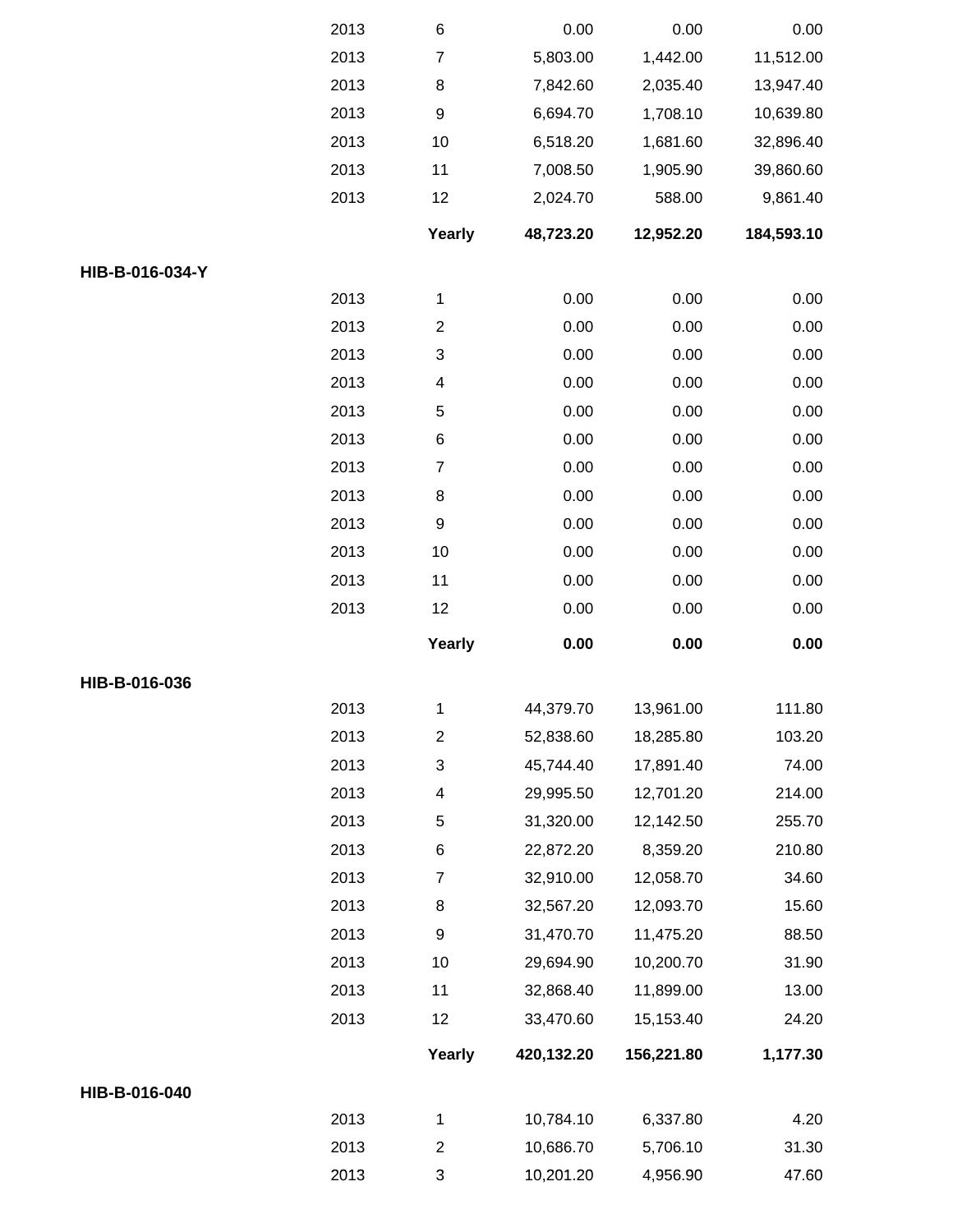|                 | 2013 | 4                | 8,640.10   | 4,400.00   | 19.40      |
|-----------------|------|------------------|------------|------------|------------|
|                 | 2013 | 5                | 14,344.10  | 11,729.50  | 18.00      |
|                 | 2013 | $\,6$            | 13,436.40  | 10,682.60  | 17.90      |
|                 | 2013 | $\overline{7}$   | 24,053.60  | 22,717.90  | 62.80      |
|                 | 2013 | 8                | 29,755.10  | 33,611.60  | 93.90      |
|                 | 2013 | 9                | 28,461.10  | 32,716.70  | 116.10     |
|                 | 2013 | 10               | 27,474.90  | 33,047.40  | 125.00     |
|                 | 2013 | 11               | 20,397.60  | 26,199.00  | 91.90      |
|                 | 2013 | 12               | 10,442.90  | 14,111.40  | 35.90      |
|                 |      | Yearly           | 208,677.80 | 206,216.90 | 664.00     |
| HIB-B-016-041   |      |                  |            |            |            |
|                 | 2013 | $\mathbf{1}$     | 17,225.90  | 4,215.40   | 26,842.70  |
|                 | 2013 | $\overline{c}$   | 33,017.70  | 7,917.50   |            |
|                 | 2013 | 3                | 34,705.30  | 8,869.60   | 85,665.80  |
|                 | 2013 | 4                | 20,625.10  | 5,906.20   | 44,121.30  |
|                 | 2013 | 5                | 22,635.70  | 5,765.40   | 47,178.00  |
|                 | 2013 | $\,6$            | 9,496.40   | 2,316.20   | 42,930.20  |
|                 | 2013 | $\overline{7}$   | 3,476.10   | 975.00     | 18,529.40  |
|                 | 2013 | 8                | 6,397.10   | 1,854.10   | 48,340.80  |
|                 | 2013 | $\boldsymbol{9}$ | 7,977.20   | 2,237.50   | 56,581.10  |
|                 | 2013 | 10               | 8,471.70   | 2,432.30   | 59,643.20  |
|                 | 2013 | 11               | 6,537.40   | 1,845.70   | 58,846.30  |
|                 | 2013 | 12               | 6,050.30   | 1,797.50   | 59,598.00  |
|                 |      | Yearly           | 176,615.90 | 46,132.40  | 604,990.90 |
| HIB-B-016-043   |      |                  |            |            |            |
|                 | 2013 | $\mathbf{1}$     | 0.00       | 0.00       | 0.00       |
|                 | 2013 | $\mathbf{2}$     | 672.80     | 203.40     | 2,111.30   |
|                 | 2013 | 3                | 130.60     | 50.70      | 383.70     |
|                 | 2013 | 4                | 108.40     | 40.20      | 205.30     |
|                 | 2013 | 5                | 6,326.10   | 2,132.20   | 13,703.30  |
|                 | 2013 | 6                | 4,358.50   | 1,324.50   | 9,736.60   |
|                 | 2013 | 7                | 6,000.80   | 2,275.30   | 16,676.00  |
|                 | 2013 | 8                | 4,360.10   | 2,611.50   | 24,406.10  |
|                 | 2013 | 9                | 2,437.60   | 911.70     | 6,210.30   |
|                 | 2013 | 10               | 0.00       | 0.00       | 0.00       |
|                 | 2013 | 11               | 0.00       | 0.00       | 0.00       |
|                 | 2013 | 12               | 0.00       | 0.00       | 0.00       |
|                 |      | Yearly           | 24,394.90  | 9,549.50   | 73,432.60  |
| HIB-B-016-045-Z |      |                  |            |            |            |
|                 | 2013 | $\mathbf{1}$     | 23,620.90  | 6,327.00   | 13.00      |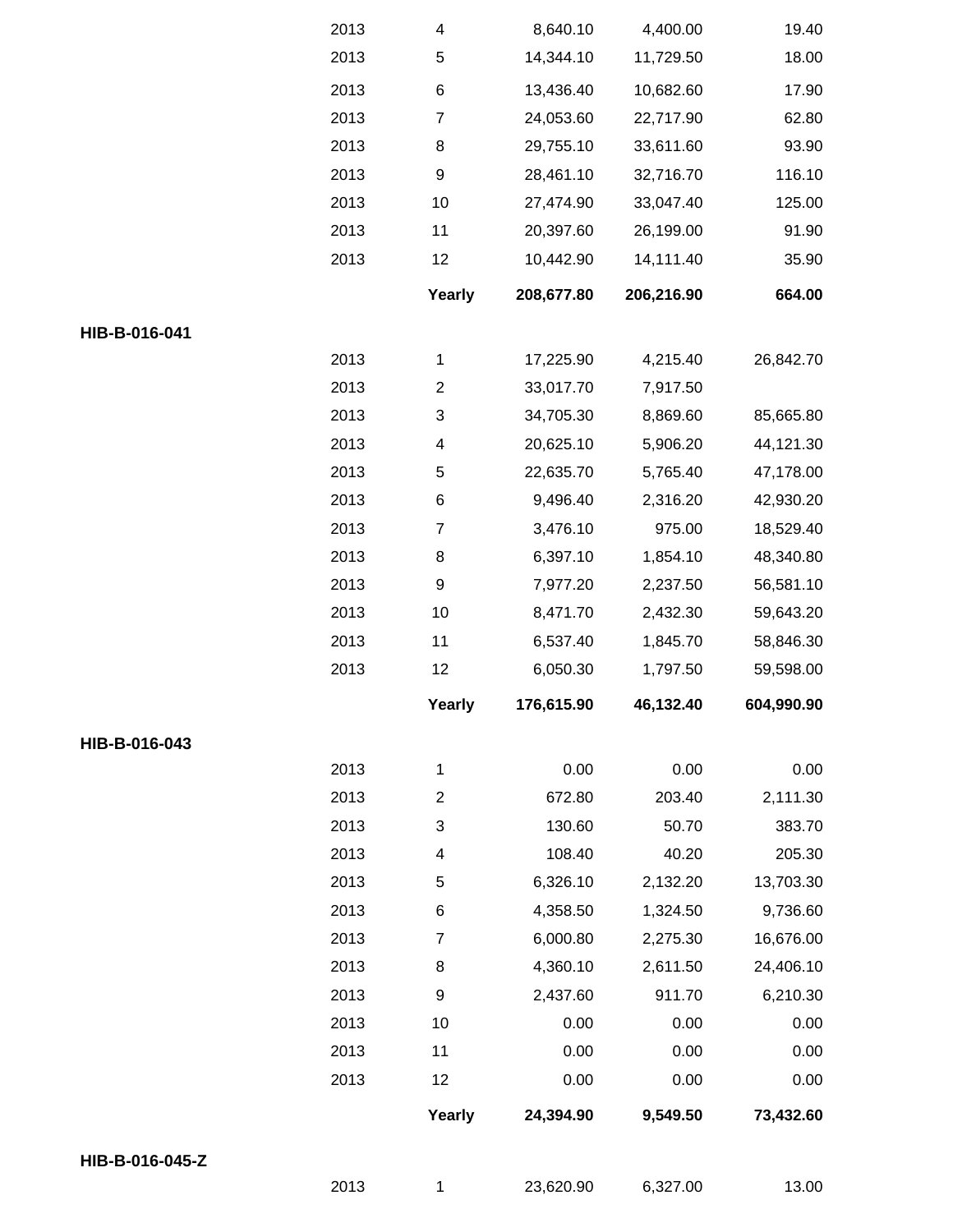|                 | 2013 | $\mathbf{2}$              | 23,763.30  | 6,538.80  | 29.10      |
|-----------------|------|---------------------------|------------|-----------|------------|
|                 | 2013 | $\ensuremath{\mathsf{3}}$ | 25,122.10  | 6,983.60  | 203.30     |
|                 | 2013 | 4                         | 21,009.50  | 6,187.30  | 1,490.50   |
|                 | 2013 | 5                         | 21,582.30  | 5,897.70  | 2,556.00   |
|                 | 2013 | 6                         | 15,814.50  | 4,056.70  | 2,023.40   |
|                 | 2013 | $\overline{7}$            | 22,460.00  | 5,896.30  | 3,167.40   |
|                 | 2013 | 8                         | 19,748.20  | 5,444.20  | 4,385.10   |
|                 | 2013 | $\boldsymbol{9}$          | 18,790.30  | 5,058.80  | 5,704.00   |
|                 | 2013 | 10                        | 19,668.00  | 5,410.80  | 5,708.30   |
|                 | 2013 | 11                        | 18,911.90  | 4,676.60  | 3,455.50   |
|                 | 2013 | 12                        | 17,235.90  | 4,662.20  | 3,916.20   |
|                 |      | Yearly                    | 247,726.90 | 67,140.00 | 32,651.80  |
| HIB-B-016-046   |      |                           |            |           |            |
|                 | 2013 | $\mathbf{1}$              | 37,605.00  | 6,562.30  | 60,580.40  |
|                 | 2013 | $\overline{c}$            | 30,385.40  | 4,872.60  | 52,583.50  |
|                 | 2013 | $\ensuremath{\mathsf{3}}$ | 34,738.60  | 5,694.70  | 75,195.10  |
|                 | 2013 | 4                         | 26,522.60  | 4,566.00  | 64,663.80  |
|                 | 2013 | 5                         | 32,028.30  | 5,329.50  | 83,682.70  |
|                 | 2013 | 6                         | 20,066.80  | 2,886.40  | 43,895.90  |
|                 | 2013 | $\overline{7}$            | 54,300.50  | 8,557.60  | 78,438.90  |
|                 | 2013 | 8                         | 56,730.20  | 8,839.60  | 75,909.80  |
|                 | 2013 | $\boldsymbol{9}$          | 52,406.40  | 8,554.40  | 72,488.80  |
|                 | 2013 | 10                        | 37,298.40  | 6,195.10  | 45,686.50  |
|                 | 2013 | 11                        | 61,793.50  | 10,001.20 | 63,229.80  |
|                 | 2013 | 12                        | 64,605.00  | 10,023.10 | 51,770.80  |
|                 |      | Yearly                    | 508,480.70 | 82,082.50 | 768,126.00 |
| HIB-B-016-048-Y |      |                           |            |           |            |
|                 | 2013 | 1                         | 0.00       | 0.00      | 0.00       |
|                 | 2013 | $\overline{c}$            | 0.00       | 0.00      | 0.00       |
|                 | 2013 | 3                         | 5,276.10   | 391.20    | 53.90      |
|                 | 2013 | 4                         | 14,988.40  | 1,203.10  | 99.80      |
|                 | 2013 | 5                         | 11,630.00  | 910.30    | 22.50      |
|                 | 2013 | 6                         | 6,780.30   | 487.10    | 4.70       |
|                 | 2013 | $\overline{7}$            | 11,048.60  | 873.30    | 6.00       |
|                 | 2013 | 8                         | 11,115.40  | 907.00    | 60.30      |
|                 | 2013 | $\boldsymbol{9}$          | 12,554.00  | 968.40    | 105.10     |
|                 | 2013 | 10                        | 8,833.70   | 738.20    | 178.50     |
|                 | 2013 | 11                        | 12,018.50  | 946.40    | 87.50      |
|                 | 2013 | 12                        | 6,202.90   | 503.60    | 31.80      |
|                 |      | Yearly                    | 100,447.90 | 7,928.60  | 650.10     |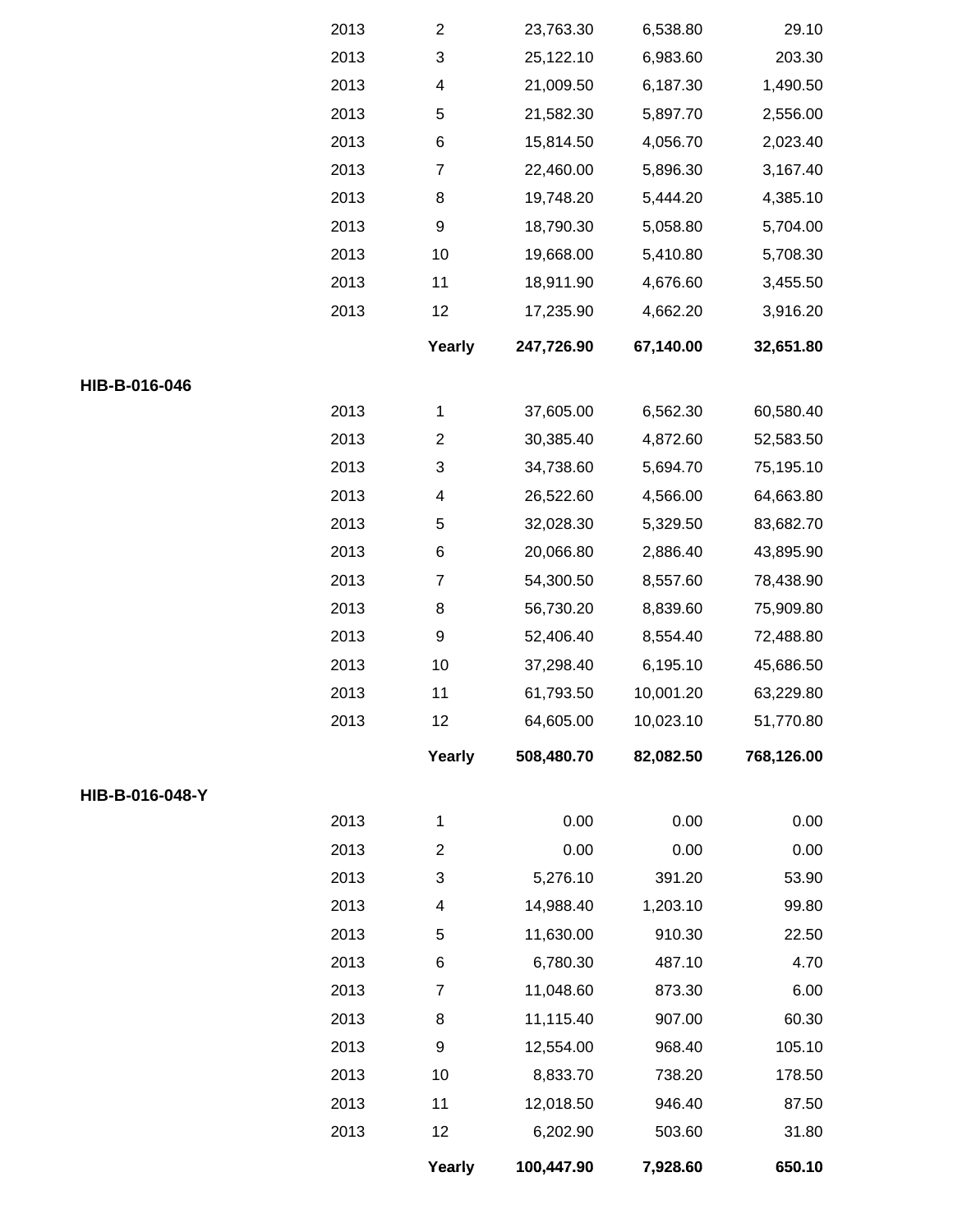|                 | 2013 | $\mathbf 1$      | 5,637.50   | 1,364.90  | 23,427.40  |
|-----------------|------|------------------|------------|-----------|------------|
|                 | 2013 | $\overline{2}$   | 9,768.90   | 2,059.60  | 28,197.50  |
|                 | 2013 | 3                | 16,675.20  | 3,350.30  | 46,125.80  |
|                 | 2013 | 4                | 12,370.10  | 2,418.30  | 32,153.80  |
|                 | 2013 | 5                | 18,388.40  | 3,544.00  | 55,775.50  |
|                 | 2013 | 6                | 9,807.70   | 2,264.20  | 42,168.80  |
|                 | 2013 | $\boldsymbol{7}$ | 10,718.20  | 2,898.80  | 58,010.50  |
|                 | 2013 | 8                | 9,572.10   | 2,657.30  | 55,715.80  |
|                 | 2013 | 9                | 7,838.20   | 2,112.70  | 58,675.70  |
|                 | 2013 | 10               | 4,514.00   | 1,243.00  | 45,081.80  |
|                 | 2013 | 11               | 9,535.80   | 2,580.60  | 62,757.50  |
|                 | 2013 | 12               | 8,146.50   | 2,157.90  | 58,926.50  |
|                 |      | Yearly           | 122,972.60 | 28,651.60 | 567,016.60 |
| HIB-B-016-051-Z |      |                  |            |           |            |
|                 | 2013 | $\mathbf{1}$     | 5,450.30   | 581.00    | 6.50       |
|                 | 2013 | $\overline{2}$   | 6,483.90   | 781.10    | 5.00       |
|                 | 2013 | 3                | 7,567.50   | 991.30    | 2.60       |
|                 | 2013 | 4                | 6,666.50   | 870.20    | 2.60       |
|                 | 2013 | 5                | 8,740.00   | 1,073.90  | 31.20      |
|                 | 2013 | 6                | 6,425.90   | 748.80    | 26.70      |
|                 | 2013 | $\overline{7}$   | 8,398.40   | 1,060.30  | 45.00      |
|                 | 2013 | 8                | 7,887.50   | 1,022.60  | 21.60      |
|                 | 2013 | $\boldsymbol{9}$ | 6,023.70   | 687.90    | 1.60       |
|                 | 2013 | 10               | 5,564.90   | 651.10    | 3.40       |
|                 | 2013 | 11               | 5,849.10   | 773.40    | 44.10      |
|                 | 2013 | 12               | 5,192.40   | 721.20    | 25.60      |
|                 |      | Yearly           | 80,250.10  | 9,962.80  | 215.90     |
| HIB-B-016-056   |      |                  |            |           |            |
|                 | 2013 | $\mathbf{1}$     | 56,567.20  | 14,886.40 | 353.70     |
|                 | 2013 | $\overline{2}$   | 60,758.20  | 16,305.40 | 425.30     |
|                 | 2013 | 3                | 70,130.10  | 19,129.70 | 631.50     |
|                 | 2013 | 4                | 88,721.80  | 25,641.80 | 871.50     |
|                 | 2013 | 5                | 90,289.20  | 24,297.20 | 1,264.10   |
|                 | 2013 | 6                | 65,539.80  | 16,235.30 | 1,221.30   |
|                 | 2013 | 7                | 91,612.10  | 24,664.60 | 1,845.90   |
|                 | 2013 | 8                | 88,982.80  | 25,007.30 | 1,985.10   |
|                 | 2013 | 9                | 81,547.70  | 22,690.10 | 2,194.20   |
|                 | 2013 | 10               | 89,360.70  | 24,610.90 | 2,073.90   |
|                 | 2013 | 11               | 88,861.40  | 25,327.50 | 1,816.30   |
|                 | 2013 | 12               | 77,499.40  | 24,556.90 | 2,181.70   |

**HIB-B-016-049-Z**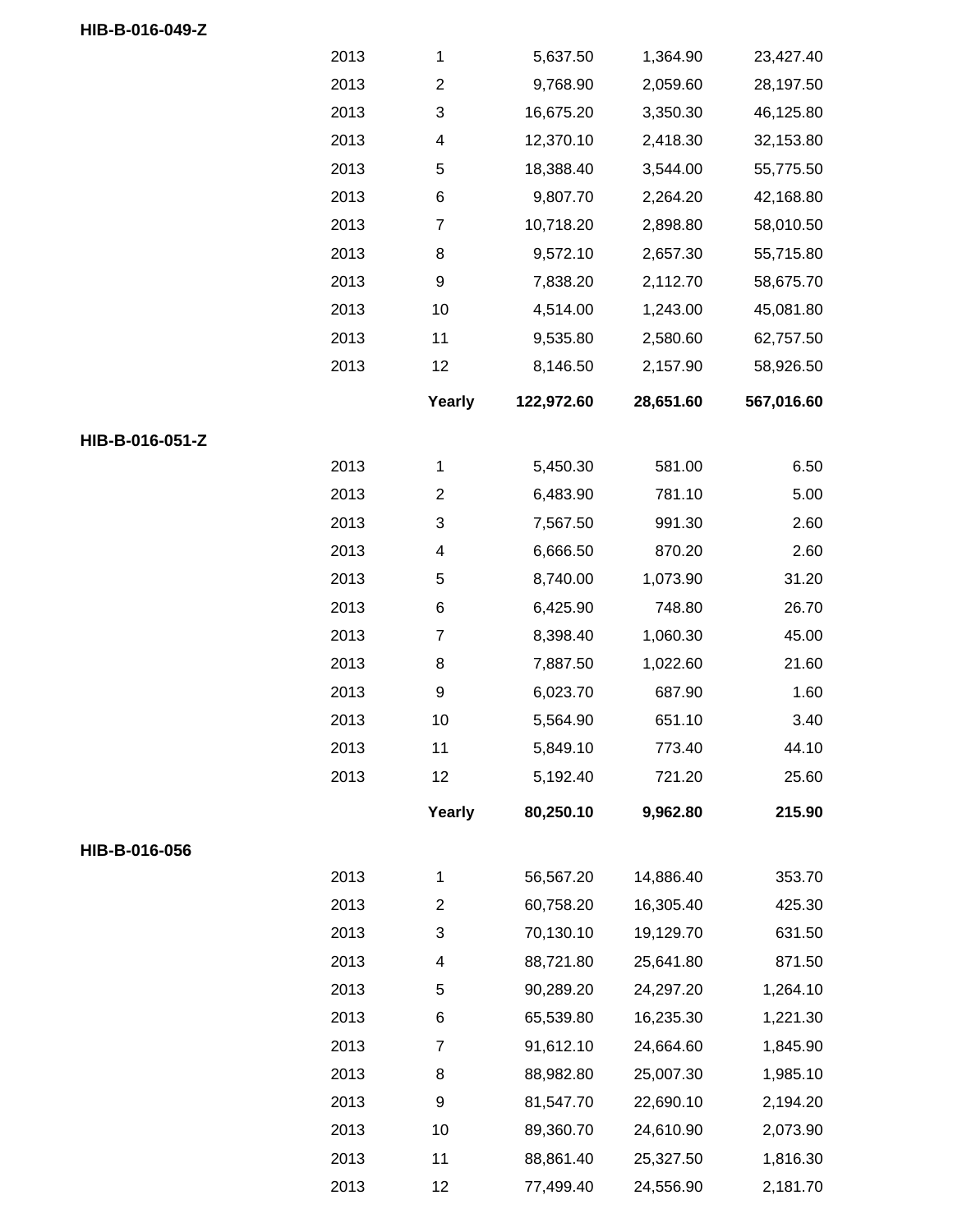|                 |      | Yearly           | 949,870.40 | 263,353.10 | 16,864.50    |
|-----------------|------|------------------|------------|------------|--------------|
| HIB-B-016-057-X |      |                  |            |            |              |
|                 | 2013 | $\mathbf{1}$     | 43,503.60  | 7,942.80   | 66,726.70    |
|                 | 2013 | $\overline{2}$   | 36,008.70  | 6,877.00   | 72,530.80    |
|                 | 2013 | 3                | 43,612.80  | 8,662.40   | 113,411.30   |
|                 | 2013 | 4                | 31,232.40  | 6,960.60   | 95,342.30    |
|                 | 2013 | 5                | 36,130.10  | 7,694.90   | 116,882.40   |
|                 | 2013 | 6                | 27,471.60  | 5,367.30   | 87,917.70    |
|                 | 2013 | $\boldsymbol{7}$ | 39,660.10  | 8,394.40   | 126,946.60   |
|                 | 2013 | 8                | 34,761.80  | 7,526.00   | 124,766.30   |
|                 | 2013 | 9                | 34,798.70  | 7,270.40   | 113,195.70   |
|                 | 2013 | 10               | 22,963.40  | 4,855.50   | 90,467.20    |
|                 | 2013 | 11               | 25,409.90  | 5,283.10   | 94,809.60    |
|                 | 2013 | 12               | 35,263.10  | 7,633.10   | 97,477.60    |
|                 |      | Yearly           | 410,816.20 | 84,467.50  | 1,200,474.20 |
| HIB-B-016-058-Z |      |                  |            |            |              |
|                 | 2013 | $\mathbf{1}$     | 23,767.00  | 2,135.70   | 22,381.80    |
|                 | 2013 | $\overline{2}$   | 22,241.00  | 1,990.90   | 23,000.30    |
|                 | 2013 | 3                | 23,523.30  | 2,036.30   | 26,053.30    |
|                 | 2013 | 4                | 16,864.00  | 1,643.40   | 23,555.80    |
|                 | 2013 | 5                | 16,844.40  | 1,844.70   | 37,459.30    |
|                 | 2013 | $\,6$            | 10,107.70  | 1,051.90   | 35,596.40    |
|                 | 2013 | $\overline{7}$   | 15,108.30  | 1,721.90   | 39,903.70    |
|                 | 2013 | 8                | 13,693.80  | 1,580.60   | 25,864.50    |
|                 | 2013 | 9                | 12,837.90  | 1,377.50   | 21,940.70    |
|                 | 2013 | 10               | 10,777.20  | 1,061.80   | 19,277.10    |
|                 | 2013 | 11               | 12,341.70  | 1,155.70   | 23,333.40    |
|                 | 2013 | 12               | 10,950.00  | 1,176.10   | 26,570.90    |
|                 |      | Yearly           | 189,056.30 | 18,776.50  | 324,937.20   |
| HIB-B-016-059   |      |                  |            |            |              |
|                 | 2013 | $\mathbf{1}$     | 33,739.80  | 3,737.00   | 47,607.60    |
|                 | 2013 | $\overline{2}$   | 24,695.70  | 2,987.00   | 45,002.20    |
|                 | 2013 | 3                | 31,496.50  | 3,705.20   | 64,449.00    |
|                 | 2013 | 4                | 24,470.90  | 2,887.80   | 54,147.60    |
|                 | 2013 | 5                | 31,124.20  | 3,548.30   | 72,051.50    |
|                 | 2013 | $\,6$            | 23,013.40  | 2,415.70   | 50,812.30    |
|                 | 2013 | 7                | 28,092.80  | 3,174.00   | 72,707.60    |
|                 | 2013 | 8                | 22,200.80  | 2,549.90   | 70,398.40    |
|                 | 2013 | 9                | 27,230.00  | 3,031.40   | 83,496.40    |
|                 | 2013 | 10               | 16,531.30  | 1,533.10   | 60,509.90    |
|                 | 2013 | 11               | 17,407.00  | 1,978.60   | 66,053.50    |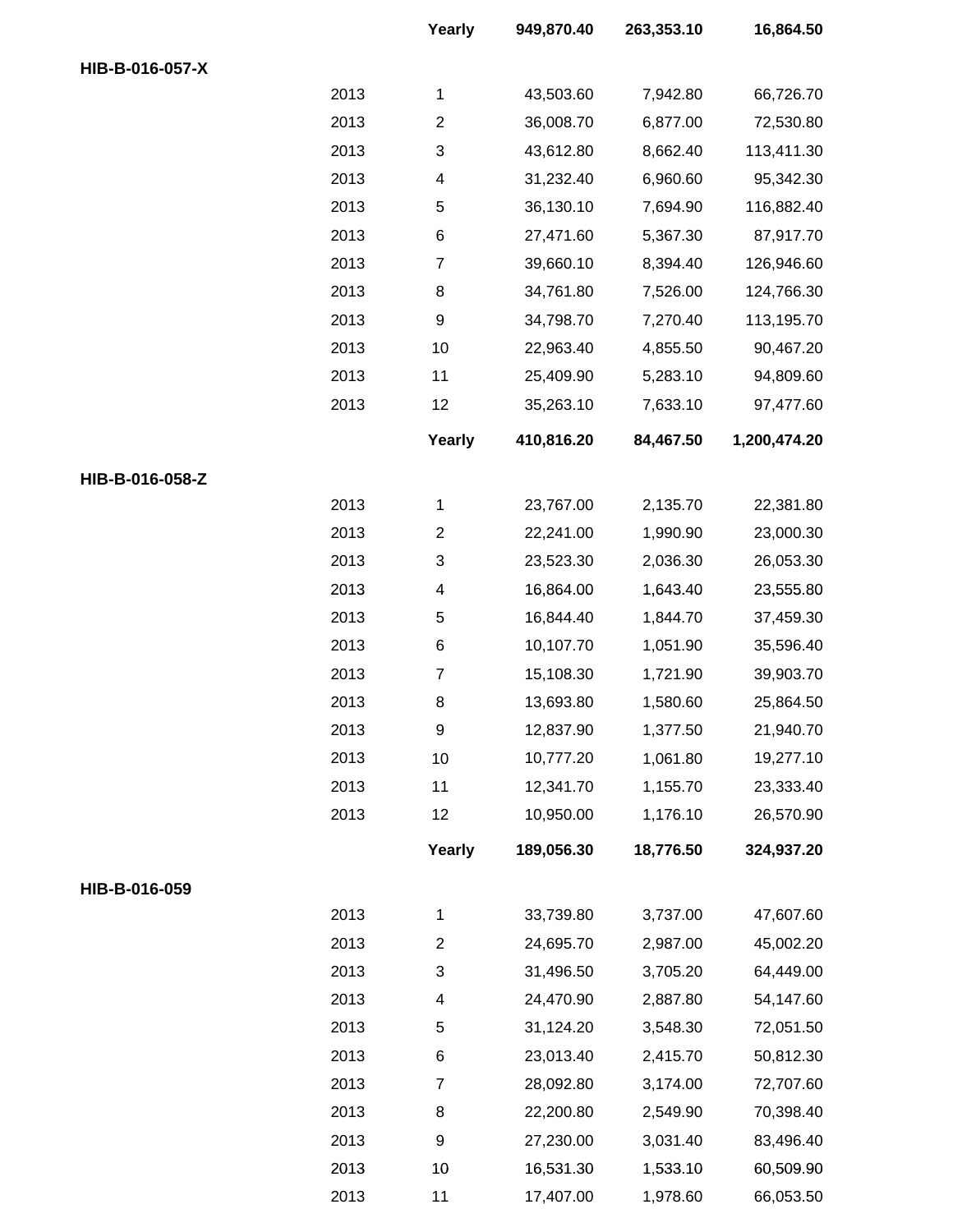|                 | 2013 | 12                        | 23,223.00  | 2,945.80  | 79,187.70  |
|-----------------|------|---------------------------|------------|-----------|------------|
|                 |      | Yearly                    | 303,225.40 | 34,493.80 | 766,423.70 |
| HIB-B-016-063   |      |                           |            |           |            |
|                 | 2013 | $\mathbf{1}$              | 22,078.60  | 4,158.50  | 62,772.50  |
|                 | 2013 | $\overline{\mathbf{c}}$   | 6,661.30   | 1,312.20  | 60,497.50  |
|                 | 2013 | 3                         | 13,659.60  | 2,288.80  | 47,673.80  |
|                 | 2013 | $\overline{\mathcal{A}}$  | 20,412.50  | 3,658.40  | 45,410.20  |
|                 | 2013 | $\mathbf 5$               | 15,697.60  | 3,017.20  | 41,594.00  |
|                 | 2013 | 6                         | 18,357.30  | 3,711.80  | 34,564.20  |
|                 | 2013 | $\overline{7}$            | 25,876.00  | 5,065.80  | 46,729.40  |
|                 | 2013 | 8                         | 20,877.60  | 4,086.10  | 52,173.80  |
|                 | 2013 | $\boldsymbol{9}$          | 22,112.60  | 4,195.00  | 43,977.30  |
|                 | 2013 | 10                        | 13,286.10  | 2,559.80  | 32,463.40  |
|                 | 2013 | 11                        | 20,825.10  | 3,990.80  | 39,507.10  |
|                 | 2013 | 12                        | 5,946.30   | 1,382.60  | 15,787.90  |
|                 |      | Yearly                    | 205,790.60 | 39,427.00 | 523,151.10 |
| HIB-B-016-042-Z |      |                           |            |           |            |
|                 | 2013 | $\mathbf{1}$              | 15,302.60  | 2,455.30  | 6.10       |
|                 | 2013 | $\overline{2}$            | 9,038.50   | 1,424.00  | 4.30       |
|                 | 2013 | $\ensuremath{\mathsf{3}}$ | 9,707.10   | 1,432.10  | 18.90      |
|                 | 2013 | 4                         | 8,905.10   | 1,142.40  | 39.50      |
|                 | 2013 | $\mathbf 5$               | 9,360.20   | 1,174.70  | 8.00       |
|                 | 2013 | 6                         | 6,862.60   | 834.20    | 17.60      |
|                 | 2013 | $\overline{7}$            | 9,338.30   | 1,227.20  | 20.80      |
|                 | 2013 | 8                         | 9,097.60   | 1,133.80  | 4.80       |
|                 | 2013 | $\boldsymbol{9}$          | 9,525.00   | 1,171.10  | 4.00       |
|                 | 2013 | 10                        | 10,529.80  | 1,316.20  | 4.60       |
|                 | 2013 | 11                        | 10,747.60  | 1,320.90  | 26.60      |
|                 | 2013 | 12                        | 5,506.90   | 728.80    | 14.60      |
|                 |      | Yearly                    | 113,921.30 | 15,360.70 | 169.80     |
| HIB-B-016-047-Z |      |                           |            |           |            |
|                 | 2013 | 1                         | 0.00       | 0.00      | 0.00       |
|                 | 2013 | $\boldsymbol{2}$          | 0.00       | 0.00      | 0.00       |
|                 | 2013 | $\sqrt{3}$                | 0.00       | 0.00      | 0.00       |
|                 | 2013 | $\overline{\mathcal{A}}$  | 0.00       | 0.00      | 0.00       |
|                 | 2013 | $\mathbf 5$               | 0.00       | 0.00      | 0.00       |
|                 | 2013 | 6                         | 0.00       | 0.00      | 0.00       |
|                 | 2013 | $\boldsymbol{7}$          | 1,724.40   | 276.50    | 5.10       |
|                 | 2013 | 8                         | 4,081.90   | 772.40    | 1.20       |
|                 | 2013 | $\boldsymbol{9}$          | 0.00       | 0.00      | 0.00       |